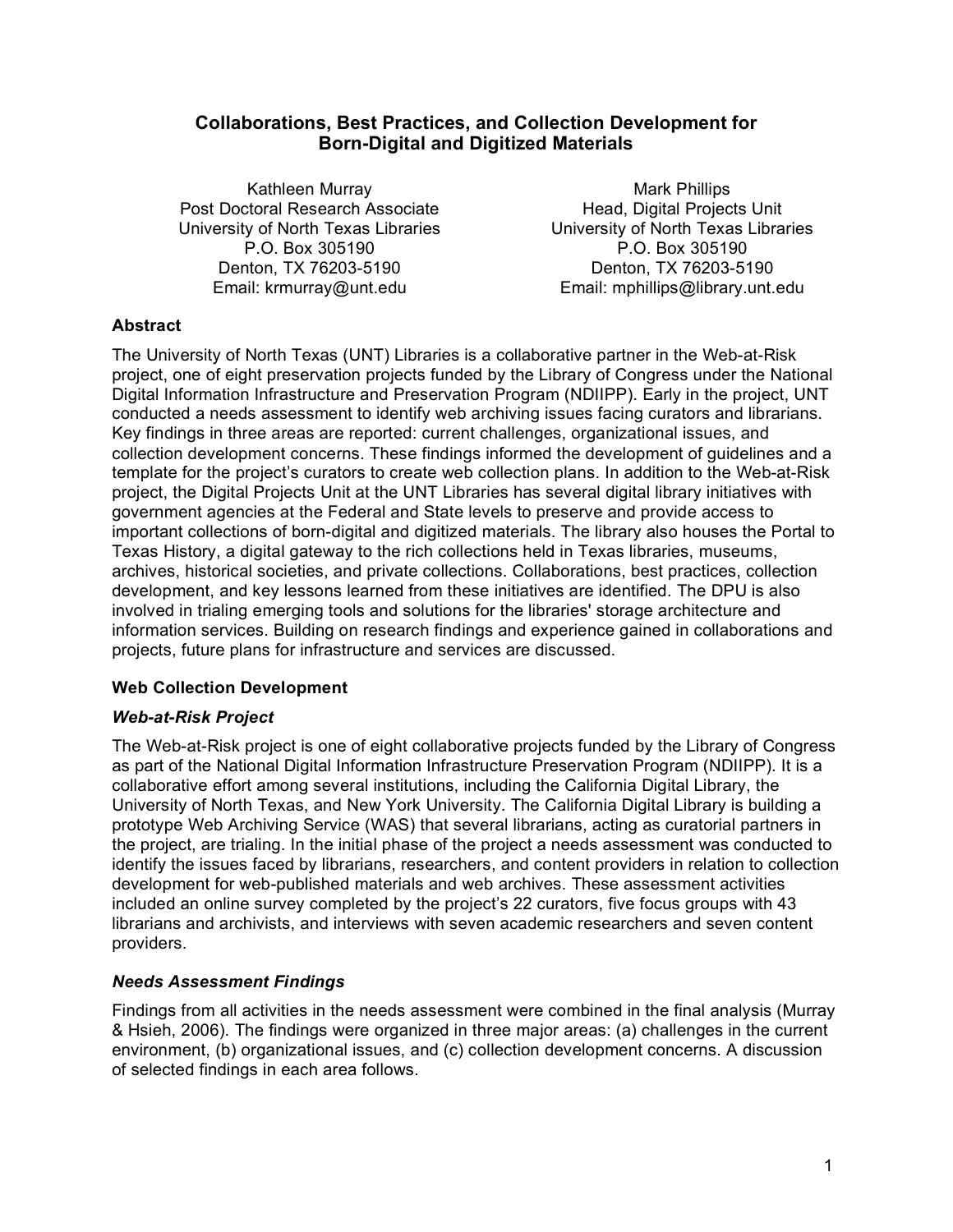### Current environment

- Preservation activities for web-published materials, whether born digital or digitized copies, are beyond the capabilities of most libraries' IT staffs and technical infrastructures. Preservation efforts require IT resources at the institutional or organizational level.
- Compared to print materials, web-published materials are expensive to select, capture, and catalog. Few libraries have allocated additional funding to undertake these collection development activities. Many librarians lack the necessary technical skills.
- Content producers, especially smaller publishers, are unable or unwilling to undertake preservation of the materials they publish. This is not an historic responsibility of theirs and they rely on libraries and archives to preserve publications of enduring value.
- The two basic questions librarians ask in regard to identifying web-published materials for preservation are: "Should *we* save this?" and "Is *someone else* already saving it?" Librarians see a need for a nationally coordinated effort that would include a registry of archived web-published materials. Figure 1 depicts a registry to which repositories contribute standard metadata for the web collections in their repositories. Institutions would locate materials in other repositories and subsequently obtain or use these materials in accord with associated intellectual property rights.



*Figure 1.* Registry Service for Web Collections

# Organizational issues

- The major hurdles libraries and archives face in preserving web published materials are technology, policies, management commitment, and funding. The key funding demands are in the areas of cataloging, preservation, IT support, and staff training.
- Web archiving needs to be melded into the core fabric of an institution or organization in order to receive both the necessary management commitment and the sustained funding for technical infrastructure and staffing.
- Within an institution, cross-departmental, organization-wide collaborations and focus are needed. In many cases, libraries and archives need to deconstruct the barriers between their organizations and their institutional IT departments. Leveraging the expertise each group has to offer is a critical ingredient for creating successful institutional repositories and web archives.
- To both avoid unnecessary redundancy and maximize resource utilization, multiinstitutional collaborations are needed to collect and preserve web-published materials. Extending consortia efforts to include web archiving is a possible vehicle for economically addressing the issues currently challenging individual institutions. Figure 2 depicts an institution, such as a large research library, acting as a shared preservation repository service provider. Smaller institutions, agencies, organizations, and publishing houses would provide their materials to the repository and contract with the service provider for a variety of information services, such as ingest, preservation, and metadata services.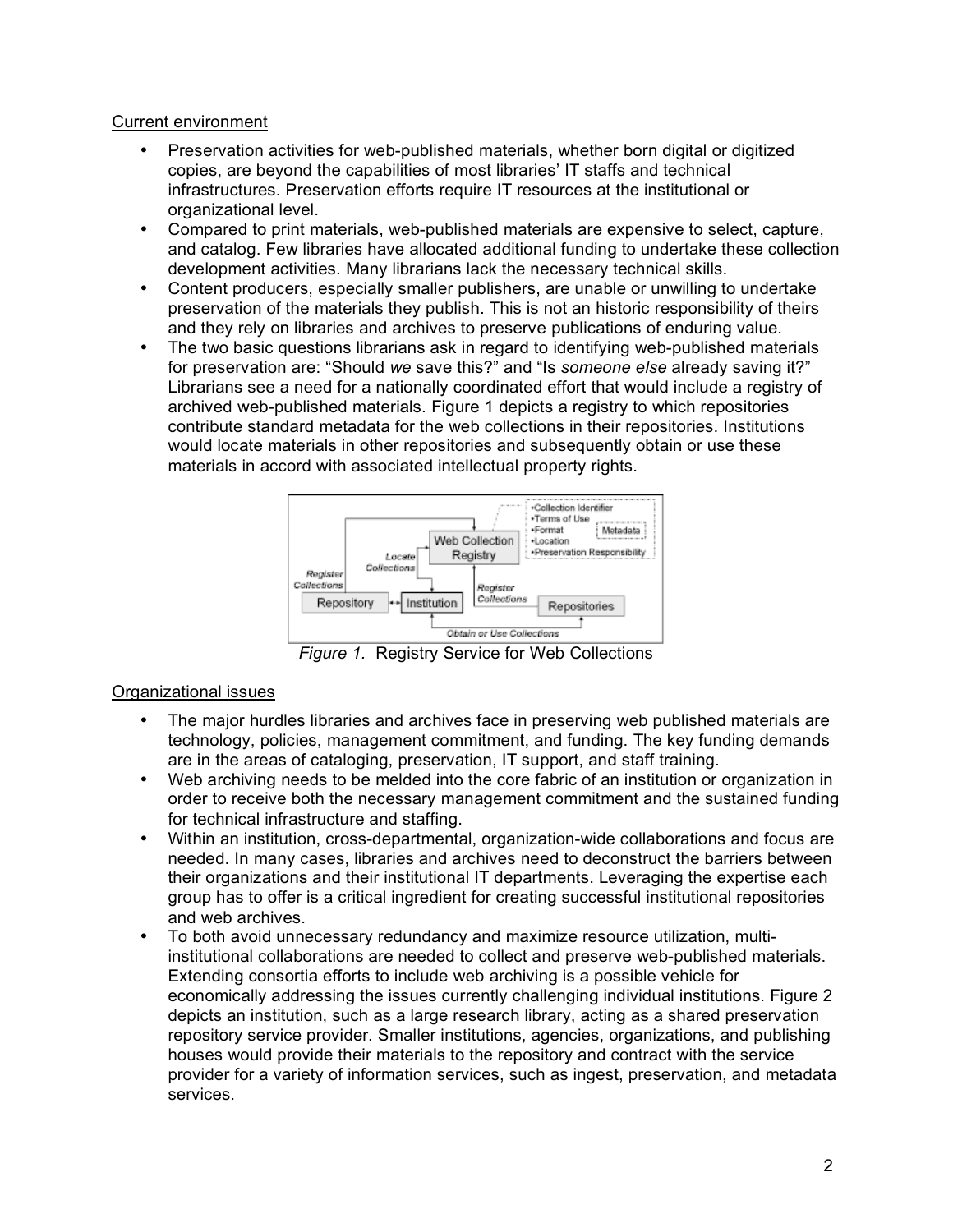

*Figure 2.* Multi-institutional Collaborations

### Collection development concerns

- *User Groups*. Identification of user groups who will be served by a collection of webpublished materials is critical to subsequent web collection development decisions. For example, some emerging academic disciplines use source materials differently from how catalogers are accustomed to describing them. In cultural studies, for example, advertisements in trade publications can be more important than articles.
- *Context and Content*. Capture and presentation of web-published materials is dependent on the materials (journal articles or datasets), research discipline (social science or history), and views of an archive (importance of preserving content versus context). For some content providers, their databases and datasets are the meat of their content and to varying extents all other content on their web sites is superfluous. These content providers are not concerned with preserving or replicating their web sites' "lookand-feel". Likewise, in certain research fields (e.g., statistical research in sociology), the original web-context of the source materials is not always critical and researchers would be better served by the ability to interact directly with the statistical datasets. However, for other research disciplines (e.g., anthropology and history) source material context is critically important and preservation and presentation of the original "look-and-feel" of web sites would be important.
- *Quality of Source Materials*. In general, all material types (e.g., a video file, an audio file, and a text file of the same speech) and possibly all formats (e.g., an image in both jpg and tiff formats) should be captured and preserved whenever possible even if the quality is poor. This is important not only for preservation of historical records but because different users will require access to different material types and different research disciplines rely on information contained in specific formats.
- *Frequency of Acquisition*. Assessing change in web-published source materials is often very time-consuming if done through human evaluation by a curator. It is highly desirable for a web capture system to evaluate changes in source materials. Curators can use these change measurements when making judgments about which content changes should trigger re-capture of materials.
- *Authenticity*. While different user groups assess authenticity differently, many need and most would want some authority to provide an assurance of the authenticity of webpublished materials in a web archive. Researchers, users, and librarians generally trust that the materials libraries provide are authentic, however many researchers would like an archive to provide an indication of where the original source material is located.
- *Capture Scope*. In several instances, organizational or agency web sites rely on content from other organizations and these archived web sites would be of less value if that external content were not captured. This complicates capture scope decisions and requires more curator investigation into copyright permissions.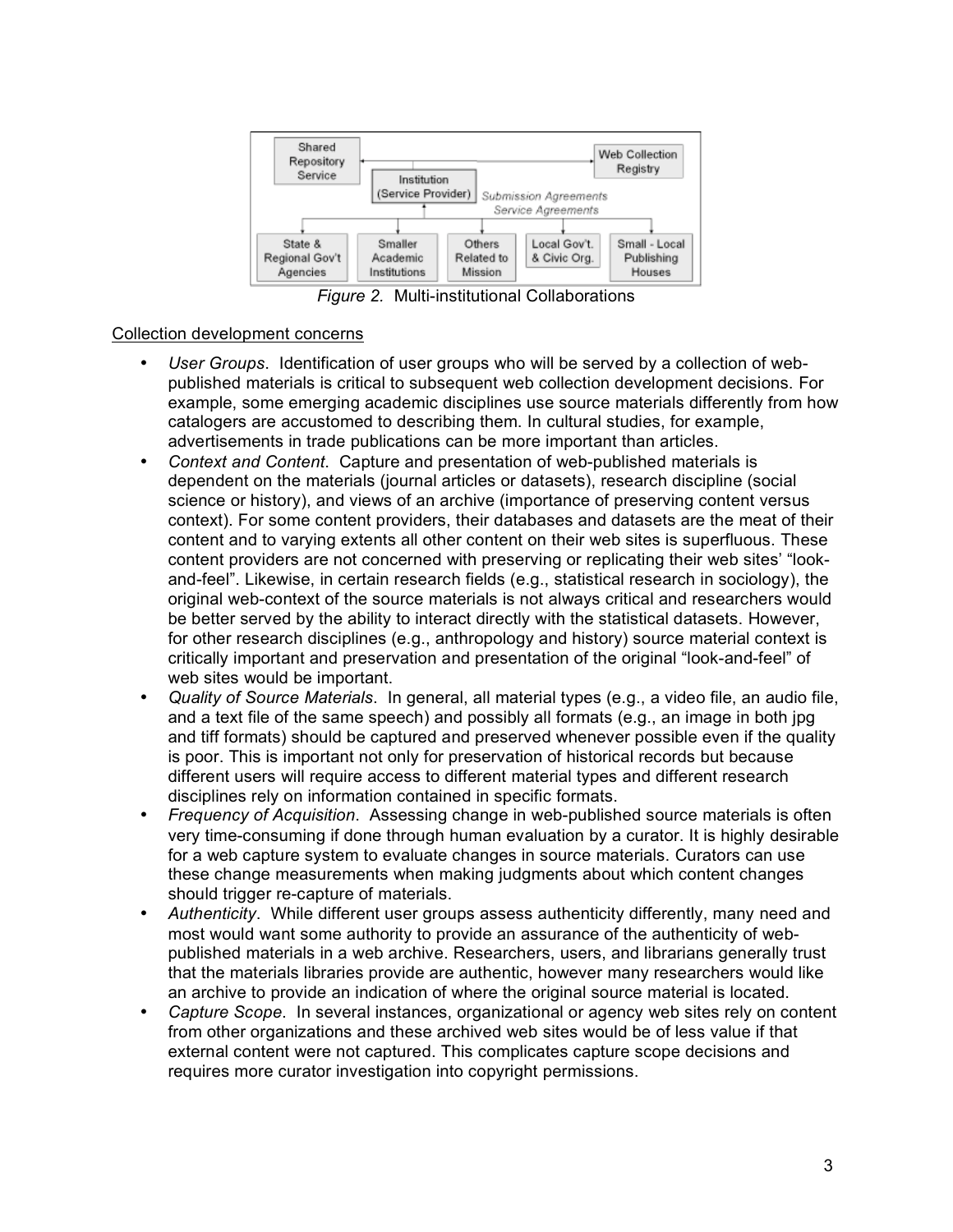- *Crawler Effects*. Curators need to understand how a crawler handles links so that material critical to a collection is captured. Likewise knowledge of file formats that challenge crawler tools is critical so that key file formats are captured.
- *Metadata*. Curator tools are needed to support metadata creation at levels more granular than the web collection and web site levels. Many curators plan to build collections of web-published materials at a discrete object level, such as documents or images.

## **Guidelines for Web Collection Plans**

Web collection plans or policies provide guidance for managing collections of web-published materials created for specific groups of users. The findings from the needs assessment informed a set of guidelines for web collection development plans. The Web-at-Risk project curators used these guidelines and a companion template to create web collection plans. The guidelines, template, and resulting collection plans are available at: http://web3.unt.edu/webatrisk/cpg.php.

Both the findings from the needs assessment and subsequent work with collection development personnel at libraries indicate that many institutions are eager to integrate a collection development service for web-published materials into their institutions. To address the challenges encountered in developing services related to new digital content, the UNT Libraries have implemented a modular infrastructure within their digital library services architecture. New digital initiatives at the Libraries, such as a collection development service for web-published and other types of digital content, are typically led by the Digital Projects Unit (DPU).

# **Digital Projects Unit**

The Digital Projects Unit provides leadership and services to digital collections librarians in support of the libraries' digital library initiatives. Digital collections librarians are responsible for identifying new materials for inclusion in the collections they manage and for identifying new non-digitally formatted content for digitization. Three core services in support of librarians are provided: ingest, preservation, and metadata. The DPU staff includes six positions (FTE): a unit head, a metadata librarian, two digital library programmers, a digitization lab manager, and a library associate. Project management and financial oversight are the responsibilities of the Libraries' Assistant Dean for Digital and Information Technologies and the Libraries' Grants and Development Officer. The DPU also currently employs two graduate assistants, three students, and various project specific personnel. The number of employees relates directly to the size and complexity of contracts, research grants, and funded projects, such as the Web-at-Risk project. [http://www.library.unt.edu/digitalprojects/]

# *Ingest Service*

Digital objects are collected or deposited in the archive either by file transfer using ftp, by copying files provided on disk drives or optical media, via web harvesting, or through in-house digitization of analog materials. Audits of content are performed to ensure all files are complete and then the digital objects are added to the ingest service queue. The ingest process creates a Submission Information Package (SIP) for ingest into the libraries' digital archive.

## *Preservation Service*

Analog content of various types are converted to digital formats in the state of the art Digital Projects Lab within the DPU. The lab re-formats content for both preservation and access needs. The DPU also operates the web harvesters used in some digital initiatives.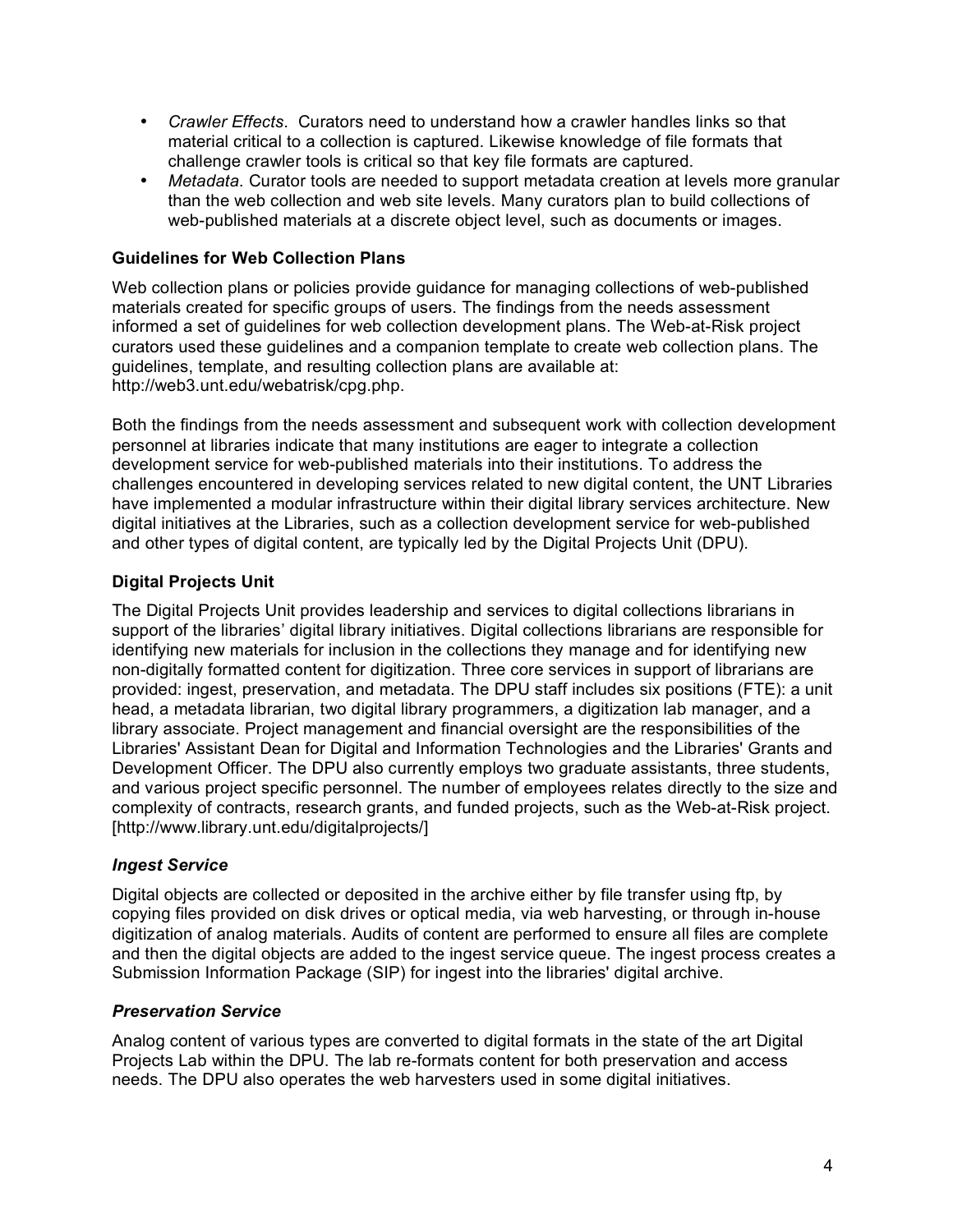## *Metadata Service*

The DPU-developed systems for managing the preservation and descriptive metadata associated with digital objects serve as the core for digital initiatives and digital preservation activities at the UNT Libraries. The DPU monitors current trends in descriptive and preservation metadata initiatives and serves as a consultant for partners involved in its digital initiatives. A metadata advisory group within the library provides a community for discussing local implementation issues with various metadata formats. In most cases the DPU digital collections librarian is responsible for coordinating metadata creation. There are several workflows for metadata creation and the DPU consults with content curators to determine the ideal workflow for a given collection.

# **Existing Collections**

# *CyberCemetery*

This collection provides permanent public access to the web sites and publications of defunct U.S. government agencies and commissions. [http://govinfo.library.unt.edu/]

Content provider collaborations

- The UNT Libraries has two partnerships for the CyberCemetery: the Government Printing Office (GPO) as part of the Federal Depository Library Program partnership and the National Archives and Records Administration (NARA) as an Affiliated Archive. Permanent public access and digital preservation activities are carried out on behalf of GPO and NARA.
- Content acquisition is coordinated by library staff in the Government Documents Department.

## Standard practices

- Over the years web sites have been acquired both by harvesting web content and by accepting content deposits directly from commissions and agencies. UNT has used several web crawlers including Teleport Pro, in the early years, and subsequently, HTTrack and Heritrix.
- Websites are audited for consistency and completeness and missing files are located and captured when possible.
- Once acquisition and auditing are complete, a site-level metadata record is ingested into the Digital Collections system and the web site is placed in the CyberCemetery.

## Collection development

- A web site is a candidate for inclusion in the CyberCemetery if it is a federal government website for an agency or commission that is scheduled to cease its operation. Websites are typically captured as close to the time of closing as possible.
- Monitoring activities in the federal government is challenging and the digital collection librarian responsible for this collection employs various methods for tracking agencies and commissions. In many cases, web sites are identified by the government documents community or by agencies and commissions themselves.
- The CyberCemetery is patronized heavily by users from around the world who discover the collection either through web searches or via links to or searches of the UNT Libraries' Digital Collections system.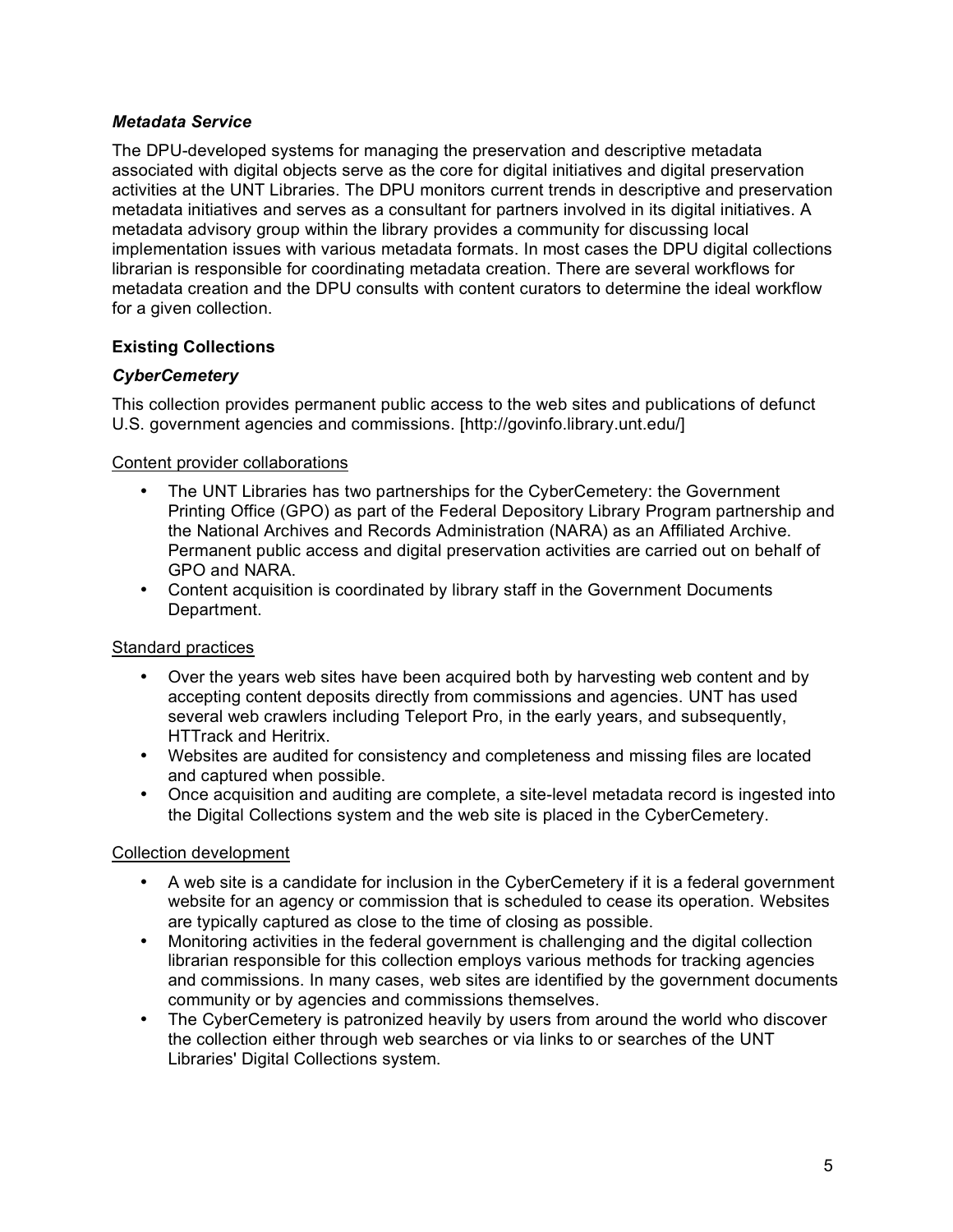## Key Lesson Learned

The downstream implications of requirements stated in memorandums of understanding with resource providers can be hard to anticipate and future modifications are sometimes necessary.

### *Texas Register*

A weekly publication, the *Texas Register* serves as the notice bulletin of state agency rulemaking. The *Texas Register* contains emergency, proposed, and adopted rules; notices of withdrawn and repealed rules; notices of rule review and other information submitted by state agencies for publication. [http://texinfo.library.unt.edu/texasregister/]

#### Content provider collaborations

- UNT has formed a partnership with the Texas Secretary of State's office to provide permanent pubic access to the electronic version of the *Texas Register*. A memorandum of understanding governs decisions involved with preservation and access.
- UNT plans to extend this partnership by digitizing back issues of the *Texas Register* in order to offer all historical and current issues of the Register in electronic format.

### Standard practices

- The Texas Secretary of State's office makes a weekly deposit to UNT of a single tar file containing the html version and the PDF version of the *Texas Register*.
- The files are uploaded to a local ftp sever located in the library.
- Once received and checked for completeness, the files in the register are placed into the archive and made available to the public.

#### Collection development

• Collection development policies for this collection are straight forward. Future goals to digitize back issues of the register are consistent with the original intent of the project.

#### Key Lessons Learned

This collection spans 15 years of born digital information and issues with format migration emerged with the variety of file formats. Additionally, the importance of post-deposit audits was highlighted when several instances of partial data transfers and corrupt files were encountered.

#### *Portal to Texas History*

The Portal to Texas History is a multi-institutional repository for cultural heritage objects related to the history of Texas. This project provides a technical infrastructure to facilitate sharing of cultural heritage objects held by museums, libraries, historical societies, and archives throughout the state of Texas. To that end, multiple levels of service are provided, including content digitization, metadata creation, and hosting of digital collections. [http://texashistory.unt.edu/]

#### Content provider collaborations

- The Portal to Texas History currently has partnerships with over 45 content providers across the state of Texas. Each partner retains full intellectual property rights for their objects held in the Portal.
- Partnership agreements grant permission to UNT to make these materials available to the public free of charge through the Portal.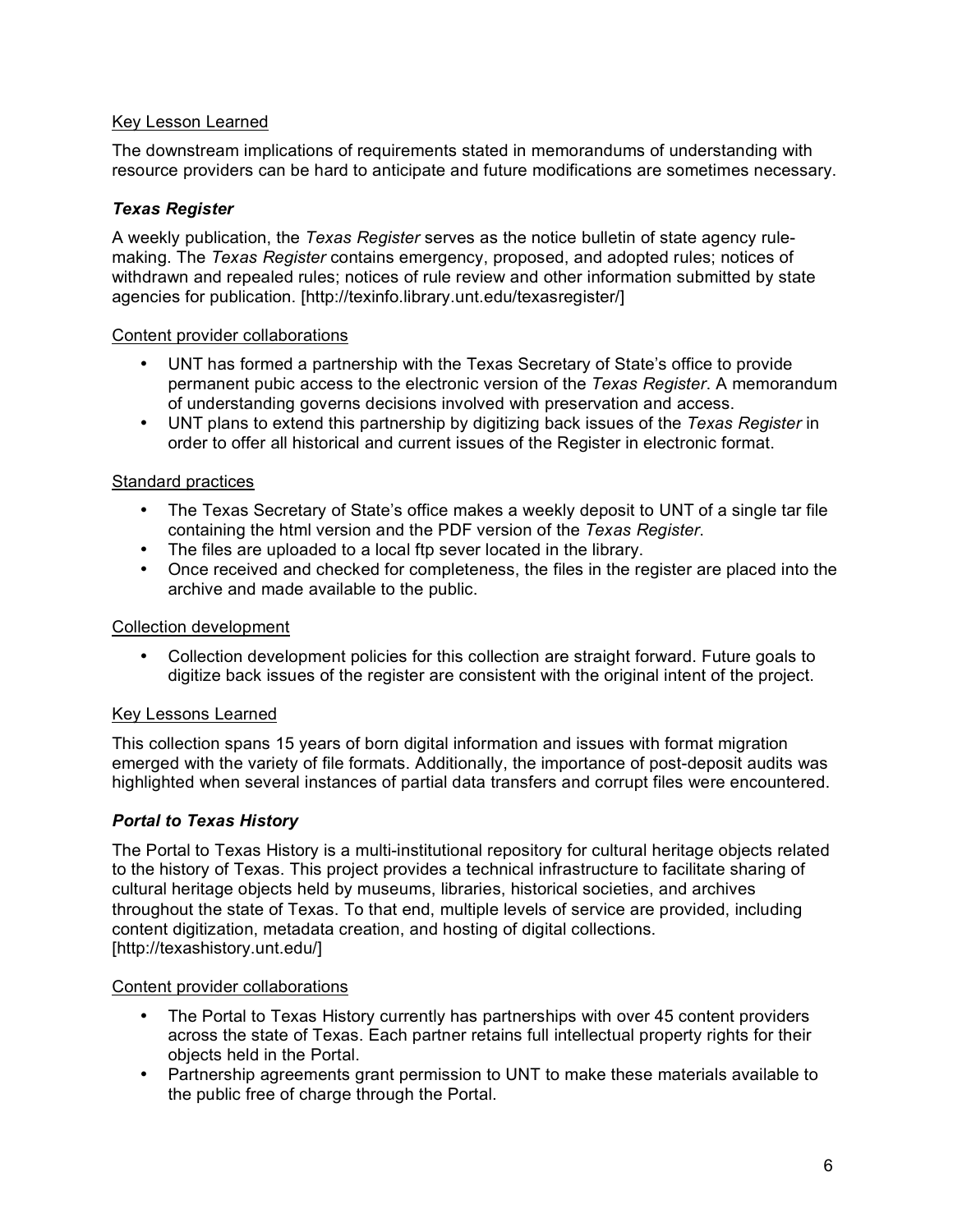### Standard practices

- After a partnership agreement has been established, Portal staff arranges to digitize new collections or to upload content which has been previously digitized by the partner.
- Metadata records are created at the digital object level both to facilitate resource discovery and to ensure object preservation. The records are packaged with the files and ingested into the system.
- Continuous management and modifications of descriptive metadata is necessary to provide enhanced access to the heterogeneous collections within the Portal.

## Collection development

- Content is identified in two ways: new content providers contribute their collections and DPU staff works with UNT historians to identify primary and secondary source materials.
- The Portal's user groups are numerous and varied. They include elementary students, college students, professors, genealogists, and life-long learners. Usage grows proportional to the amount of content added.

## Key Lessons Learned

Clear communications and expectations among the many collaborators are critical. The Portal is successful because of the commitment both DPU staff and contributing institutions bring to the provision of rich useful content to a wide audience of users.

## **Closing: Future Directions for Digital Initiatives**

The DPU is investigating emerging tools and solutions for its storage architecture and is planning to implement a replicated architecture for data storage. The intent is to form partnerships to create geographically dispersed storage systems. The DPU is also planning to broaden the scope of its current ingest and metadata services and hopes to develop two new information services: presentation and collection development services. (See Figure 3.)

| Resource  | Libraries<br><b>Museums &amp; Archives</b><br>Government                     |
|-----------|------------------------------------------------------------------------------|
| Providers | Agencies                                                                     |
| Service   | Metadata<br>Ingest<br>Preservation<br>Service<br>Service<br>Service          |
| Provider  | Collection Development Presentation<br>Service<br>Service                    |
| User      | <b>Educators</b><br><b>Researchers</b><br><b>Students</b><br><b>Citizens</b> |
| Groups    | Librarians Local Governments<br><b>Genealogists</b>                          |

*Figure 3.* Future Information Services

## Ingest Service

- Extend ingest system to recognize characteristics of more file-types
- Streamline current ingest workflow and improve "self-service" deposit into collections